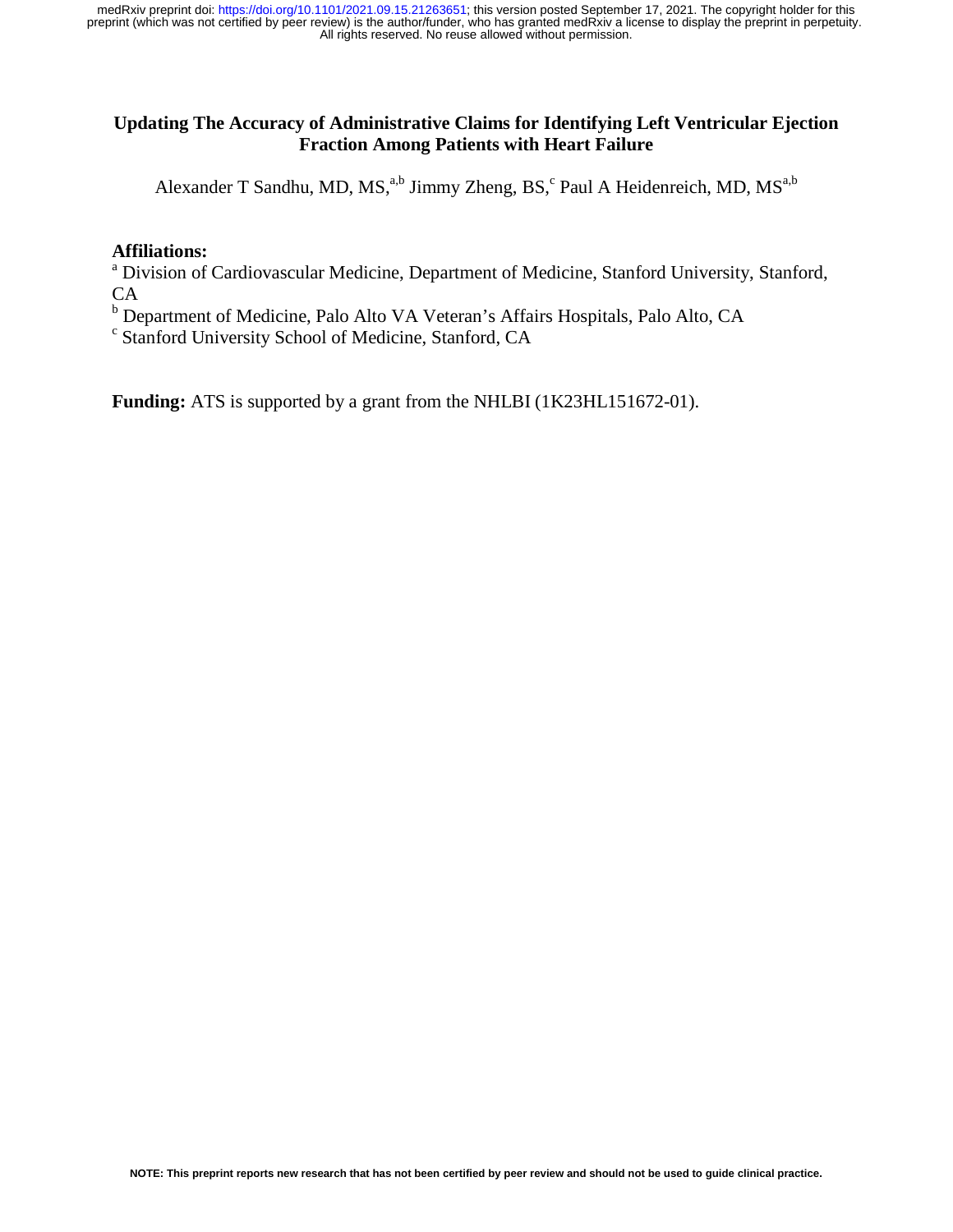## **ABSTRACT**

#### **Introduction:**

Left ventricular ejection fraction (EF) is an important factor for treatment decisions for heart failure. The EF is unavailable in administrative claims. We sought to evaluate the predictive accuracy of claims diagnoses for classifying heart failure with reduced ejection fraction (HFrEF) versus heart failure with preserved ejection fraction (HFpEF) with International Classification of Disease-Tenth Revision codes.

### **Methods:**

We identified HF diagnoses for VA patients between 2017-2019 and extracted the EF from clinical notes and imaging reports using a VA natural language processing algorithm. We classified sets of codes as HFrEF-related, HFpEF-related, or non-specific based on the closest EF within 180 days. We selected a random heart failure diagnosis for each patient and tested the predictive accuracy of various algorithms for identifying HFrEF using the last 1 year of heart failure diagnoses. We performed sensitivity analyses on the EF thresholds, the cohort, and the diagnoses used.

#### **Results:**

Between 2017-2019, we identified 358,172 patients and 1,671,084 diagnoses with an EF recording within 180 days. After dividing diagnoses into HFrEF-related, HFpEF-related, or nonspecific, we found using the proportion of specific diagnoses classified as HFrEF-related had an AUC of 0.76 for predicting EF≤40% and 0.80 for predicting EF<50%. However, 23.3% of patients could not be classified due to only having non-specific codes. Predictive accuracy increased among patients with ≥4 HF diagnoses over the preceding year.

#### **Discussion:**

In a VA cohort, administrative claims with ICD-10 codes had moderate accuracy for identifying reduced ejection fraction. This level of specificity is likely inadequate for performance measures. Administrative claims need to better align terminology with relevant clinical definitions.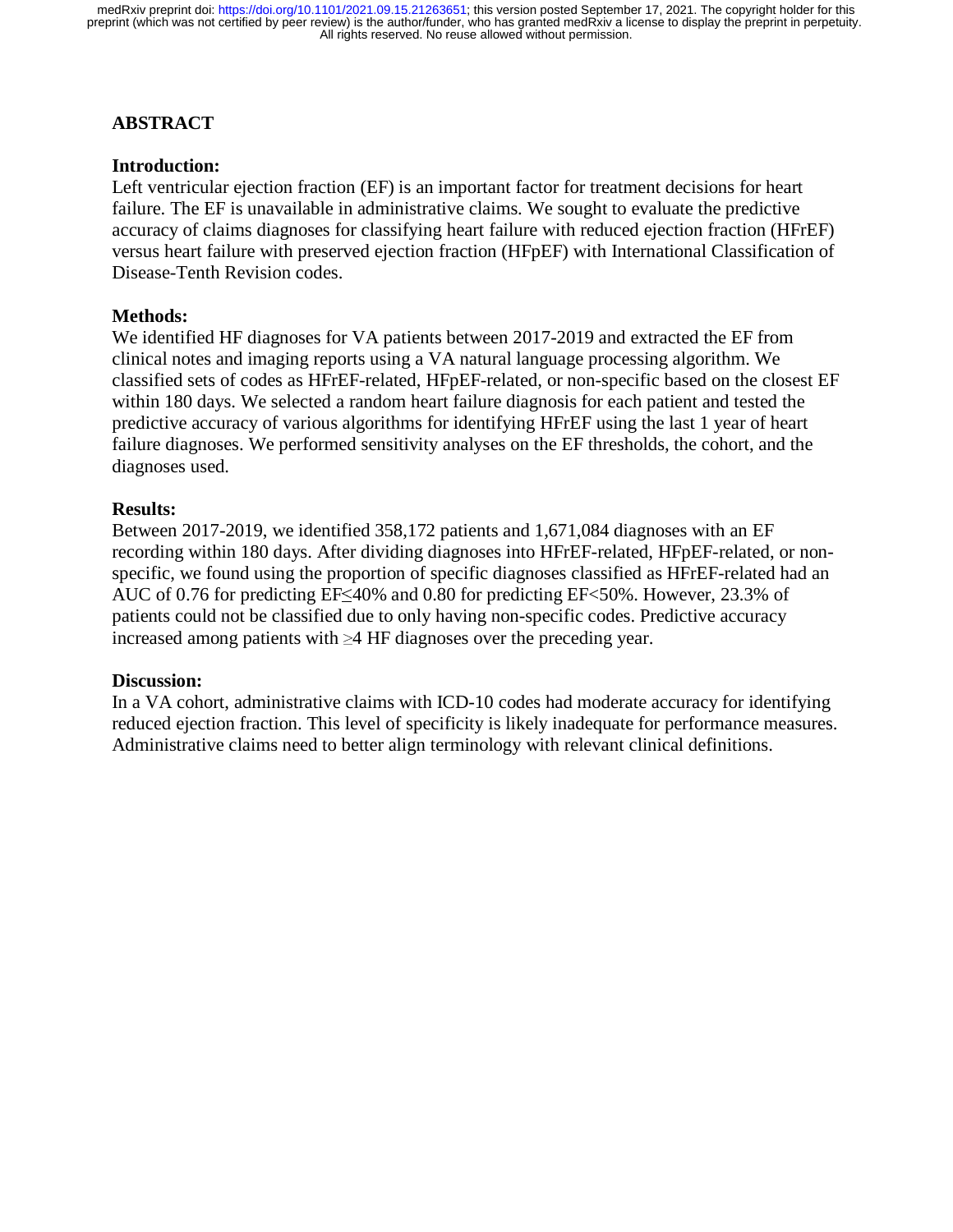Left ventricular ejection fraction (EF) is a critical factor in determining guideline-directed therapy for patients with heart failure (HF). However, EF is unavailable in administrative claims, limiting use of these data for quality measures or clinical research. Previous analyses of inpatient HF using International Classification of Disease-Ninth Revision (ICD-9) codes demonstrated low sensitivity for identifying HF patients with reduced (rEF) or preserved ejection fraction (pEF).<sup>1-3</sup> We used the Veteran's Affairs (VA) natural language processing algorithm for EF to evaluate the predictive accuracy of ICD-10 HF codes.

## **METHODS**

We identified HF diagnoses for VA patients between 2017-2019 from VA, non-VA fee care, and Medicare administrative claims. We leveraged a validated natural language processing algorithm with >95% precision to extract EF from clinical notes and imaging reports.<sup>4</sup> We excluded EF with ranges exceeding 10% as potential errors.

For each diagnosis, we identified the closest EF within 180 days. We then determined the proportion with EF $\leq$ 40%, 40-50%, or  $\geq$ 50% across codes (Table 1). We classified codes as HFrEF-related if over half had EF≤40% and HFpEF-related if over half had EF≥50%. We termed codes that met neither criterion or had total count <1,000 as non-specific.

To test EF classification using multiple diagnoses, we identified a random diagnosis between 2018-2019 for each patient and all HF diagnoses in the prior year. We evaluated two patientlevel predictors: (1) the proportion of specific HF diagnoses classified as HFrEF-related and (2) the proportion of all HF diagnoses classified as HFrEF-related. We then assessed three thresholds for identifying HFrEF:  $>0$  (i.e., any HFrEF diagnosis),  $\geq 0.5$ , and 1 (i.e., all HFrEF diagnoses). We calculated the area under the curve (AUC), sensitivity, and positive predictive value (PPV) for identifying EF $\leq$ 40%,  $\leq$ 45%, and  $\leq$ 50%.

We performed multiple sensitivity analyses: (1) only clinician evaluation and management or inpatient principal diagnoses, (2) inpatient principal diagnosis alone, (3) EF within 30 days of diagnosis, (4) patients with  $\geq$ 4 diagnoses, and (5) diagnoses within prior 90 days.

# **RESULTS**

Between 2017-2019, we identified 11,817,035 HF diagnoses across 993,408 individuals. There were 358,172 patients and 1,671,084 diagnoses with an EF recording within 180 days. This included 398,650 (23.9%) VA outpatient, 652,716 (39.1%) VA inpatient, 279,729 (16.7%) non-VA outpatient, and 339,989 (20.3%) non-VA inpatient diagnoses. The median absolute time between diagnosis and EF recording was 1 day (IQR: 1-14 days). The median EF was 43% (IQR: 30-55%).

Table 1 lists the EF subgroup breakdown (EF $\leq$ 40%, 40-50%,  $\geq$ 50%) for each HF code. Among the 523,718 diagnoses classified as HFrEF, 67.6% had EF≤40% compared with 16.6% with EF≥50%. Among the 287,916 diagnoses classified as HFpEF, 77.6% had EF≥50% compared with 13.5% with EF≤40%. There were 859,450 non-specific diagnoses.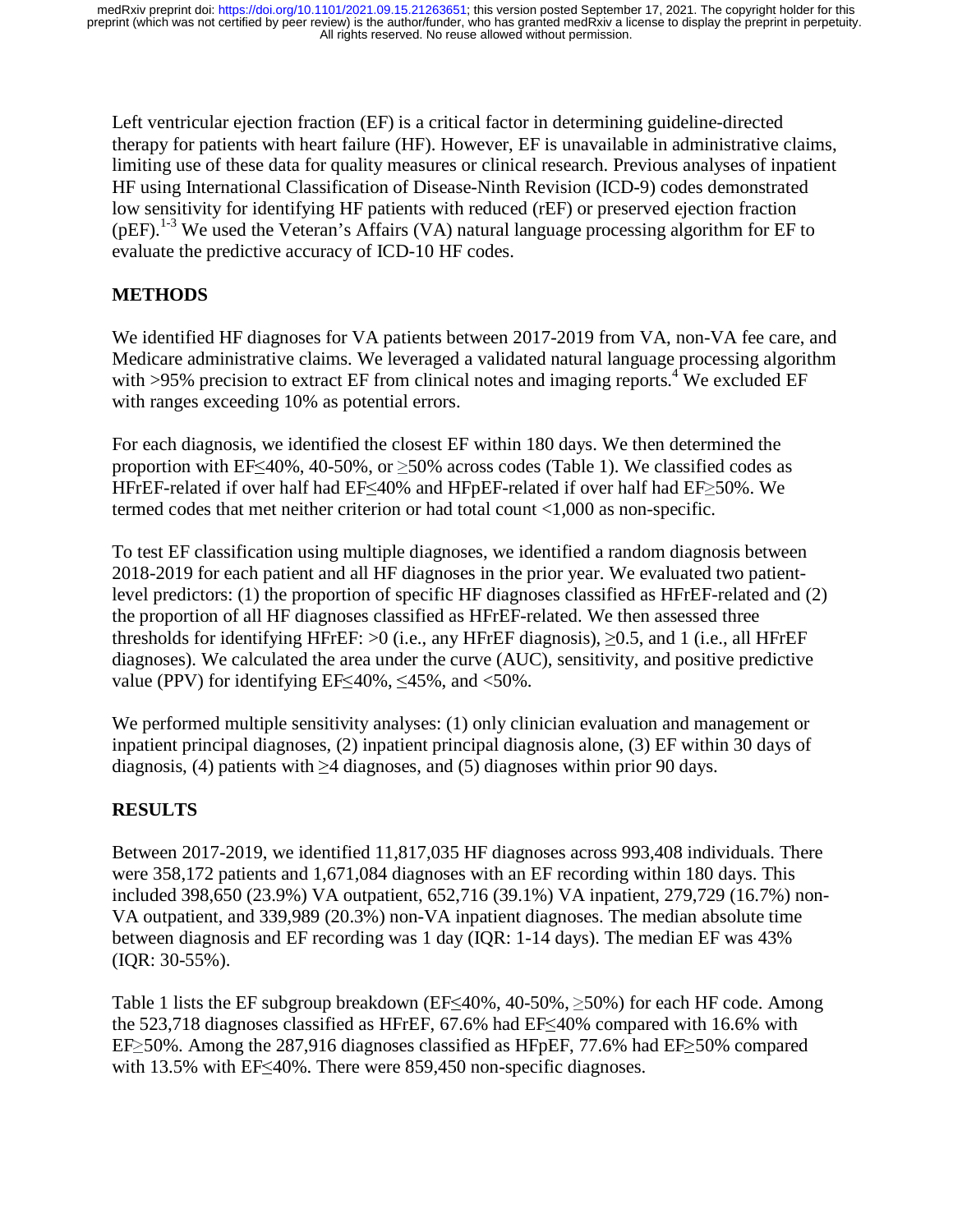We identified a random diagnosis for 274,202 patients between 2018-2019 with an average age of 74.0 (SD: 10.5) and only 2.6% being women. The median number of total HF diagnoses in the prior year was 2 (IQR: 2-4).

Table 1 displays the performance of our predictors. Predictor 1 used the proportion of specific diagnoses classified as HFrEF-related. The AUC for predicting EF≤40% was 0.76, which increased to 0.80 for EF<50%. 23.3% of patients had only non-specific HF diagnoses and were not characterized. Using the proportion of all diagnoses classified as HFrEF-related (predictor 2) enabled predictions across the cohort but with decreased AUC of 0.73. Predictor 1 performed better among patients with ≥4 diagnoses in the prior year (AUC 0.79 for EF≤40%). At a threshold of >0 (at least 1 HFrEF diagnosis), sensitivity was 94.9% and PPV was 61.8%. Requiring all diagnoses to be classified as HFrEF increased specificity to 72.1% but decreased sensitivity to 77.7%.

## **DISCUSSION**

Across a large VA patient cohort, administrative claims provided moderate accuracy (AUC 0.76) at identifying HFrEF using the proportion of specific HF diagnoses classified as HFrEF-related. However, a quarter of patients could not be analyzed due to only having non-specific diagnoses.

HFrEF classification improved with an EF threshold of <50% because clinicians frequently use systolic dysfunction codes for mid-range EF. However, clinical evidence and performance measures focus on EF≤40%. This limits the utility of administrative codes for identifying performance measure populations as over 1 in 3 patients classified as HFrEF have an EF >40%.

Desai and colleagues developed a claims-based EF classification model based on a cohort of 7,001 patients spanning ICD-9/ICD-10.<sup>1</sup> Their algorithm predicted EF≤45% with a sensitivity of 32% and a PPV of 0.72<sup>4</sup> We achieved bigher sensitivity by using multiple diagnoses over a 1-32% and a PPV of 0.72.<sup>4</sup> We achieved higher sensitivity by using multiple diagnoses over a 1year period and including the I50.4X codes, which they classified as unspecified HF. Incorporating other patient-level variables may also improve classification. However, an algorithm that incorporates prior treatment or comorbidities may influence its validity for evaluating quality of care.

Current HF diagnosis codes likely remain inadequate for defining populations for quality measures. Research using administrative data should be cognizant of misclassification risk. Administrative coding requires better alignment with clinical definitions to maximize quality improvement and research. Fortunately, ICD-11 designates specific diagnoses for EF subgroups. Until then, studying heart failure with claims data will remain challenging.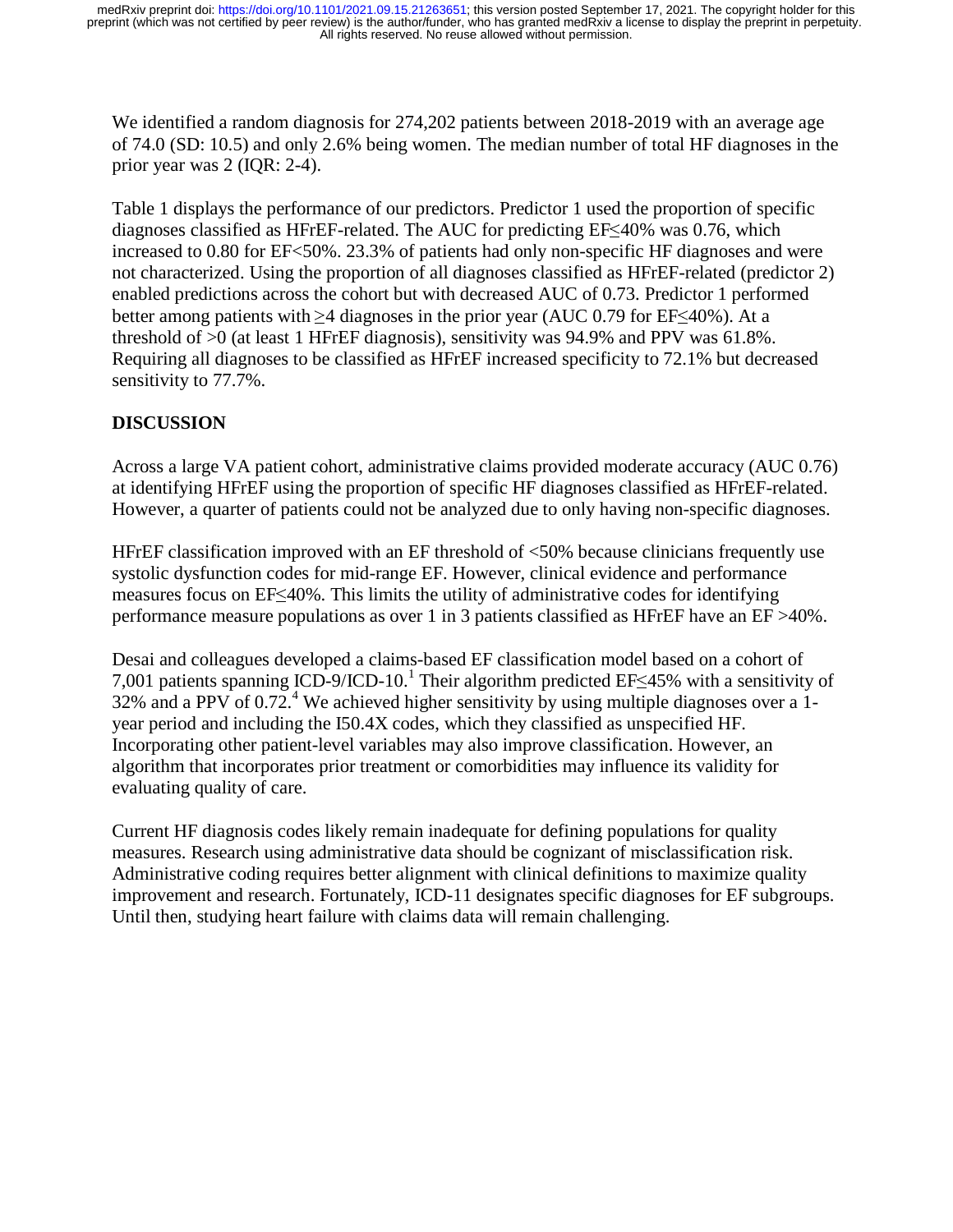| <b>Diagnosis-Level Analysis</b>                                |                        |             |            |       |                                                                        |       |                                        |              |                                  |  |
|----------------------------------------------------------------|------------------------|-------------|------------|-------|------------------------------------------------------------------------|-------|----------------------------------------|--------------|----------------------------------|--|
| Diagnosis*<br>Code                                             |                        | Count       | EF≤40%     |       | EF 40-50%                                                              |       | $EF \geq 50\%$                         |              | <b>Classification</b>            |  |
| All Codes                                                      |                        | 1,671,084   | 45.8%      |       | 13.5%                                                                  |       | 40.7%                                  |              |                                  |  |
| Left Ventricular<br>Failure Unspecified                        | I50.1                  | 12,007      | 43.8%      |       | 16.8%                                                                  |       | 39.5%                                  | Non-specific |                                  |  |
| Systolic HF                                                    | I50.2X                 | 414,989     | 69.3%      |       | 15.5%                                                                  |       | 15.2%                                  | rEF          |                                  |  |
| Diastolic HF                                                   | I50.3X                 | 281,254     | 13.4%      |       | 8.9%<br>77.7%                                                          |       | pEF                                    |              |                                  |  |
| Combined Systolic<br>and Diastolic HF                          | I50.4X                 | 100,733     | 59.4%      |       | 18.0%                                                                  | 22.5% |                                        | rEF          |                                  |  |
| <b>Right HF</b>                                                | I50.810-<br>I50.813    | 6,662       | 18.9%      |       | 9.3%                                                                   | 71.8% |                                        | pEF          |                                  |  |
| <b>Biventricular HF</b>                                        | I50.82                 | 4,534       | 70.1%      |       | 11.4%                                                                  |       | 18.5%                                  | rEF          |                                  |  |
| End-stage HF                                                   | I50.84                 | 3,462       | 85.7%      |       | 4.6%                                                                   | 9.6%  |                                        |              | rEF                              |  |
| Other HF                                                       | I50.89-I50.9           | 295,380     | 43.1%      |       | 13.2%                                                                  |       | 43.6%                                  | Non-specific |                                  |  |
| Hypertensive Heart<br>Disease with HF                          | I11.0, I13.0,<br>I13.2 | 551,503     | 43.3%      |       | 13.8%                                                                  |       | 42.9%                                  | Non-specific |                                  |  |
| Patient-Level Analysis (n=274,202)                             |                        |             |            |       |                                                                        |       |                                        |              |                                  |  |
| <b>Predictor</b>                                               | % Classified           | EF          | <b>AUC</b> | Sn    | Threshold >0<br><b>PPV</b>                                             | Sn    | Threshold $\geq 0.5$<br><b>PPV</b>     | Sn           | <b>Threshold 1</b><br><b>PPV</b> |  |
| (1) Proportion of<br>Specific HF Codes                         | 76.7%                  | $\leq 40\%$ | 0.76       | 91.2% | 59.5%                                                                  | 90.3% | 61.1%                                  | 83.4%        | 63.2%                            |  |
|                                                                |                        | $\leq45\%$  | 0.79       | 89.9% | 71.6%                                                                  | 88.7% | 73.3%                                  | 81.4%        | 75.3%                            |  |
|                                                                |                        | < 50%       | 0.81       | 88.6% | 77.1%                                                                  | 87.3% | 81.2%                                  | 79.9%        | 83.0%                            |  |
| (2) Proportion of<br><b>Total Codes</b>                        | 100.0%                 | $\leq 40\%$ | 0.73       | 75.1% | 59.5%                                                                  | 59.2% | 62.7%                                  | 15.0%        | 59.6%                            |  |
|                                                                |                        | $\leq45\%$  | 0.75       | 73.4% | 71.6%                                                                  | 57.5% | 74.8%                                  | 14.4%        | 70.8%                            |  |
|                                                                |                        | $<$ 50%     | 0.75       | 72.0% | 77.1%                                                                  | 56.1% | 80.2%                                  | 14.2%        | 76.3%                            |  |
| <b>Sensitivity Analyses</b> <sup>†</sup>                       |                        |             |            |       |                                                                        |       |                                        |              |                                  |  |
| <b>Scenario</b>                                                | % Classified           | EF          | <b>AUC</b> | Sn    | Threshold >0<br>Threshold $\geq 0.5$<br><b>PPV</b><br><b>PPV</b><br>Sn |       | <b>Threshold 1</b><br><b>PPV</b><br>Sn |              |                                  |  |
| E&M & Principal<br><b>Inpatient Diagnoses</b><br>$(n=115,001)$ | 53.5%                  | $\leq 40\%$ | 0.75       | 91.9% | 66.2%                                                                  | 91.3% | 67.0%                                  | 87.6%        | 68.3%                            |  |
|                                                                |                        | < 50%       | 0.80       | 89.4% | 82.0%                                                                  | 88.6% | 82.7%                                  | 84.5%        | 83.9%                            |  |
| Principal Inpatient<br>Diagnosis Alone<br>$(n=71,932)$         | 39.6%                  | $\leq 40\%$ | 0.77       | 91.4% | 71.8%                                                                  | $---$ |                                        |              | ---                              |  |
|                                                                |                        | < 50%       | 0.82       | 88.6% | 86.2%                                                                  | ---   |                                        |              | ---                              |  |
| EF Within 30 Days of<br>Diagnosis<br>$(n=223,816)$             | 80.5%                  | $\leq 40\%$ | 0.77       | 92.1% | 61.2%                                                                  | 91.0% | 63.1%                                  | 83.4%        | 65.6%                            |  |
|                                                                |                        | < 50%       | 0.82       | 89.8% | 78.9%                                                                  | 88.3% | 80.9%                                  | 80.1%        | 83.2%                            |  |
| $\geq$ 4 Diagnoses in Prior<br>Year $(n=75,253)$               | 94.6%                  | $\leq 40\%$ | 0.79       | 94.9% | 61.8%                                                                  | 92.5% | 66.3%                                  | 77.7%        | 72.1%                            |  |
|                                                                |                        | < 50%       | 0.85       | 93.2% | 78.3%                                                                  | 89.7% | 82.9%                                  | 73.3%        | 87.8%                            |  |
| Diagnoses from Prior<br>90 Days (n=274,202)                    | 73.6%                  | $\leq 40\%$ | 0.76       | 90.3% | 60.7%                                                                  | 90.0% | 61.4%                                  | 86.2%        | 62.7%                            |  |
|                                                                |                        | < 50%       | 0.80       | 87.5% | 78.4%                                                                  | 87.0% | 79.1%                                  | 82.9%        | 80.3%                            |  |

### Table 1. Performance of HF Diagnosis Claims for Classifying Ejection Fraction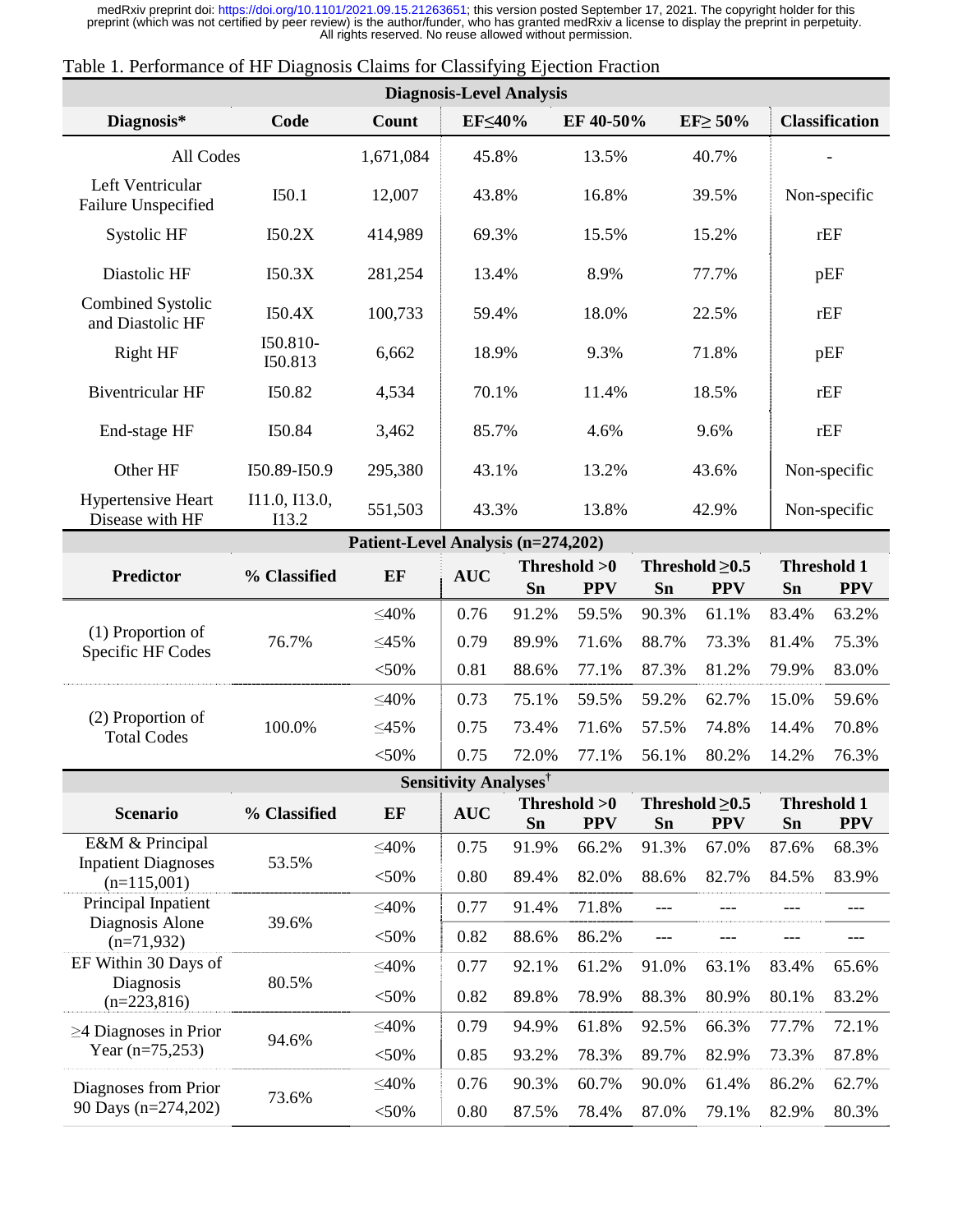\* Codes not listed (I50.814, Right Heart Failure due to Left HF; I50.83, High Output HF; I09.81, Rheumatic HF) were classified as non-specific due to total count <1,000 in the database; † Sensitivities for predictor (1): proportion of specific HF codes classified as HFrEF-related; Abbreviations: AUC indicates area under the curve; EF, ejection fraction; E&M, evaluation and management; pEF, preserved ejection fraction; PPV, positive predictive value; rEF, reduced ejection fraction; Sn, sensitivity.